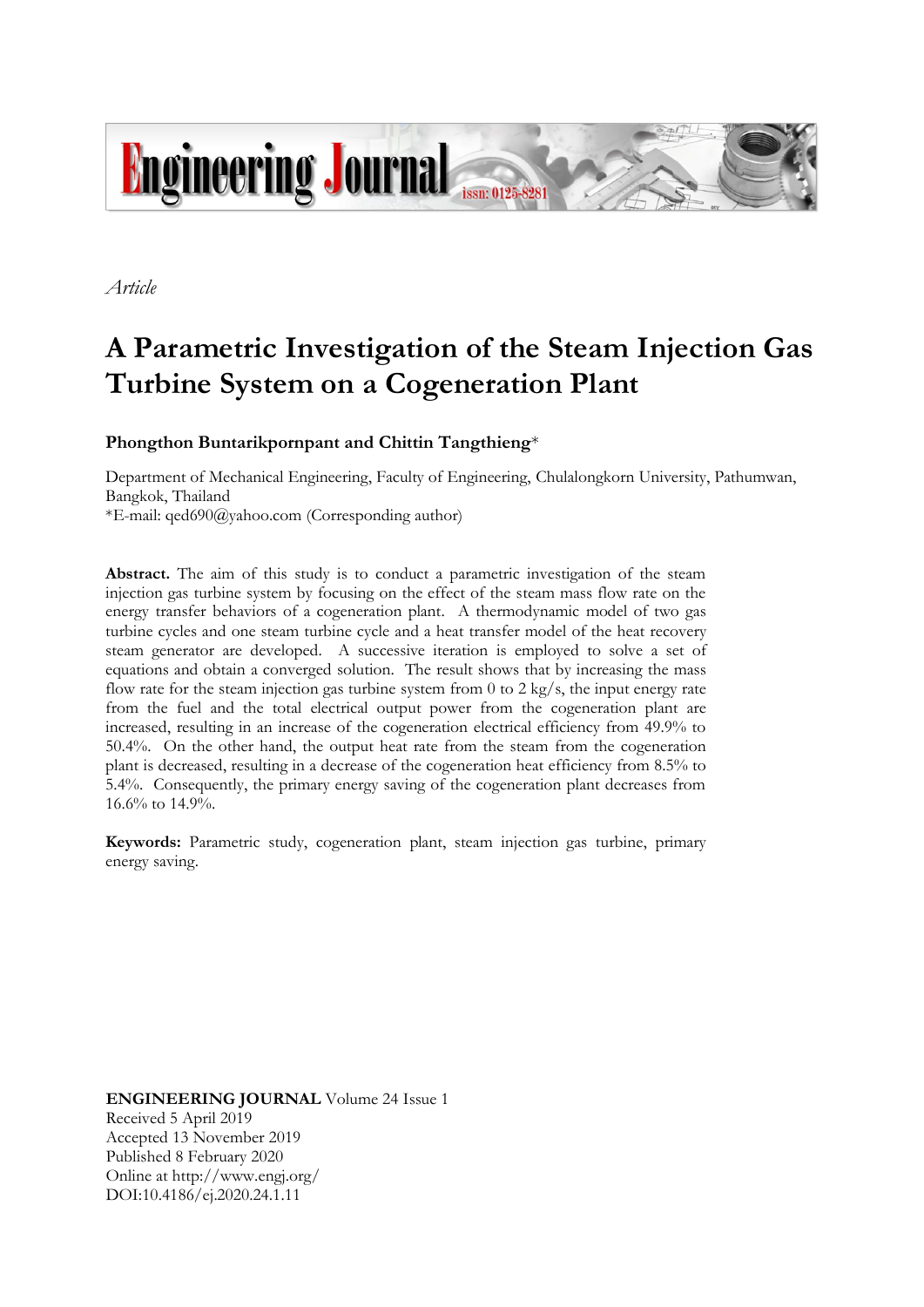## **1. Introduction**

In Thailand, a small power producer (SPP) is a private power plant generating electric power with a capacity of 120-150 MW. It is usually located in an industrial estate widely established around the country. Based on the Thailand power development plan 2015- 2036 (PDP2015), 4,084 MW generating capacity during 2015-2036 is produced from 66 SPP cogeneration power plants [1]. The main objectives of the implementation of the cogeneration plant are to promote the primary energy saving  $[2]$  and to reduce  $CO<sub>2</sub>$  emission  $[3]$ . In some cases, the thermal energy storage system is utilized with the cogeneration plant in order to manage the peak demand [4]. To determine the efficiency of the cogeneration power plant, the primary energy saving (PES), is defined as the amount of the saving energy provided by the cogeneration plant compared to the energy provided by an individual electrical power plant and individual process-heating plant [5]. A complete procedure of how to calculate PES is given by a literature [6]. Since 2007, SPP cogeneration power plant is subsidized by Thai government under the feed-in tariff program if the value of PES is higher than 10% [7]. Thus, operating the cogeneration plant efficiently is an important factor for keeping PES higher than 10%. The cogeneration plant efficiency can be improved by several methods such as waste heat utilization with a regenerator, single- or twinshaft configurations, low pressure intercooler, etc [8]. One of these methods is the steam injection gas turbine system or STIG system [9]. By recovering the waste heat from the gas turbine exhaust gas, the steam is generated thought a heat recovery steam generator or HRSG and injected into the combustion air after leaving the compressor. This will result in a higher mass flow rate, leading to the higher power output from the gas turbine. For a cogeneration plant, several studies of STIG system on the plant performance and operation are conducted. An investigation of the design-point performance characteristics of a cogeneration plant with different enhancements is presented [10]. The result indicates that the total electrical power and the thermal efficiency of the power plant increase as increasing amount of the steam injection. The operational experience of the implementation of STIG system on the cogeneration plant is reported on different aspects, including the plant efficiency, the operating cost, and the environmental impact [11]. The performance characteristics of the cogeneration cycle based upon practical performance constraints were investigated, with the result of higher electrical efficiency and lower cogeneration efficiency

with increasing injected steam [12]. These studies are limited to the general performance or operational characteristics, but not including PES as a plantefficiency indicator. To extend an investigation of this topic, the effect of STIG system on PES of the cogeneration plant is presented in this study. thermodynamic model of two gas turbine and one steam turbine cycles and a heat transfer model of HRSG are proposed to include the off-design conditions. The parametric study of the steam mass flow rate of the STIG system on the energy transfer behavior of a cogeneration plant is presented.

## **2. Model Formulation**

A schematic diagram of the cogeneration plant under consideration with the relevant steam mass flow rates is depicted in Fig. 1. The plant consists of two gas turbine cycles and a steam turbine cycle. The HP and LP steam generated from HRSGs from two gas turbine cycles will be combined and sent to the HP and LP steam turbine, respectively. The exit steam from the HP steam turbine will be used as steam for STIG and external process steam. On the other hand, all exit LP steam from HRSG will be sent to the LP steam turbine condensed through a condenser. All condensate are divided for two gas turbine cycles and pumped back to both HRSGs. The detailed schematic diagram of the HRSG with the relevant steam mass flow rates is depicted in Fig. 2.

The HRGC consists of different parts: economizer (EC), evaporator (EV) and superheater (SH). After LP hot water leaves the first LP economizer (LP EC1), some of it is extracted as the LP process hot water. The remaining steam flows to the second LP economizer (LP EC2), LP evaporator (LP EV) and LP superheater (LP SH), respectively, to generate the LP steam. On the other hand, the HP steam will follow the similar pattern except only the HP steam is generated without the HP process hot water.

For the analysis of the gas turbine cycle, a basic Brayton cycle with a corresponding state depicted in Fig. 1 is employed as a thermodynamic model with technical data as shown in Table 1. To simplify the problem, the assumptions are made as follows: (i) air and exhaust gas can be assumed ideal gas; (ii) the properties of exhaust gas is considered to be identical to those of air; (iii) the specific heat of air is assumed constant at 750 K; (iv) the specific heat of superheat steam is introduced to evaluate the enthalpy change of steam [13].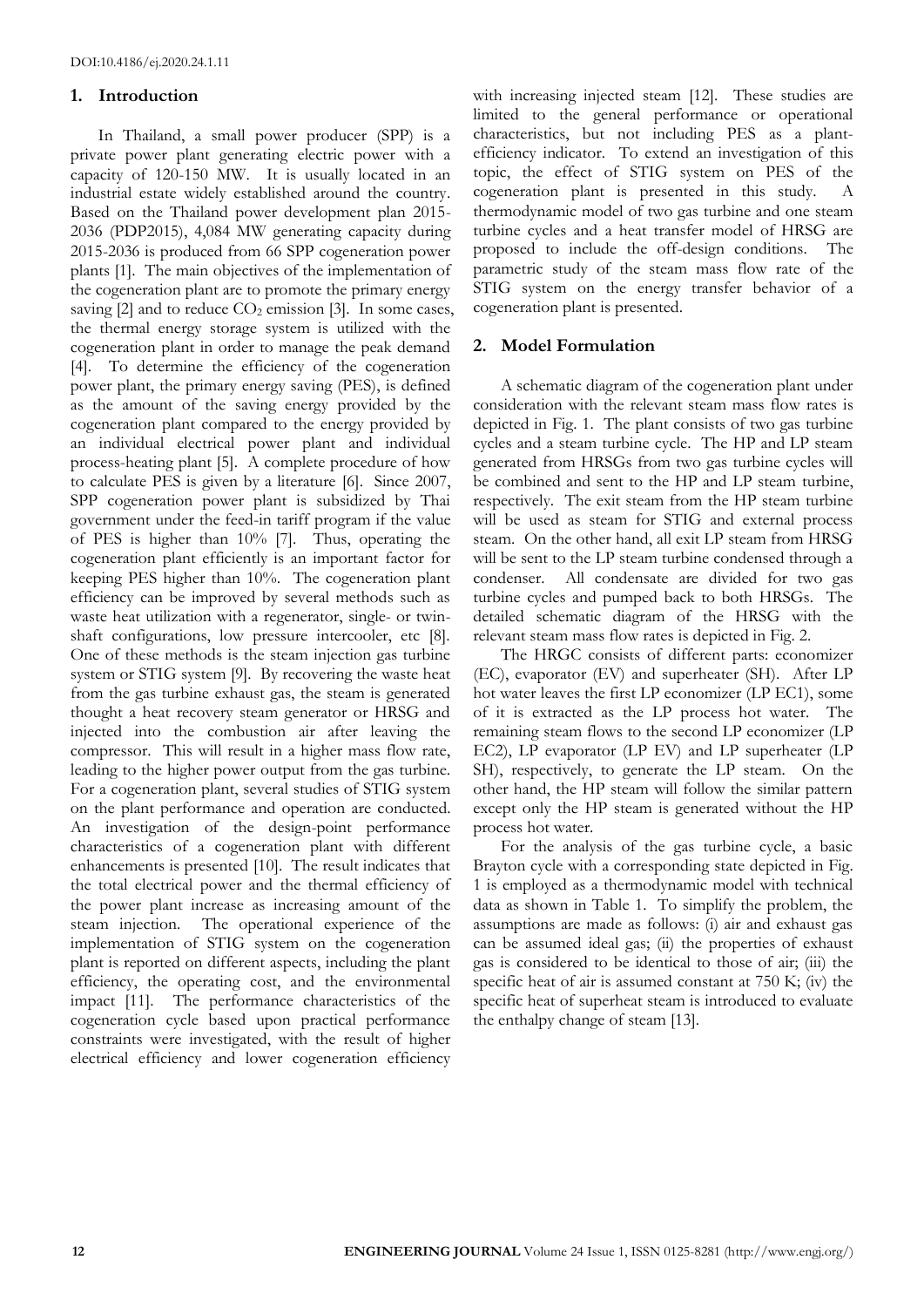

Fig. 1. A schematic diagram of the cogeneration plant under consideration.



Fig. 2. A detailed schematic diagram of the HRSG.

Table 1. Technical data of the Brayton cycle.

| No. | Description                              | <b>Symbol</b>   | Value  | Unit          |
|-----|------------------------------------------|-----------------|--------|---------------|
|     | Air inlet temperature at the compressor  |                 | 298.15 | K             |
| っ   | Air inlet pressure at the compressor     | $PA_1$          | 101.3  | kPa           |
|     | Air exit pressure at the compressor      | PA <sub>2</sub> | 1,200  | kPa           |
|     | Air mass flow rate                       | $m_{a}$         | 115.39 | kg/s          |
|     | Lower heating value of the fuel          | I HV            | 27.93  | MJ/scm        |
|     | Maximum temperature at the turbine inlet | T,              | 1,600  | К             |
|     | Isentropic efficiency of the compressor  | $\eta_c$        | 85     | $\frac{0}{0}$ |
| 8   | Isentropic efficiency of the turbine     | $\eta_{GT}$     | 90     | $\frac{0}{0}$ |

The HRSG is a cross-flow heat exchanger as shown in Fig. 2. In the model calculation, the following assumptions are made for the HRSG: (i) the pressure inside both HP and LP steam tubes remains constant without pressure drop; (ii) the radiative heat transfer between the exhaust gas and the steam is neglected; (iii) the exterior part of HRSG is well insulated without heat loss to the environment. To investigate the heat transfer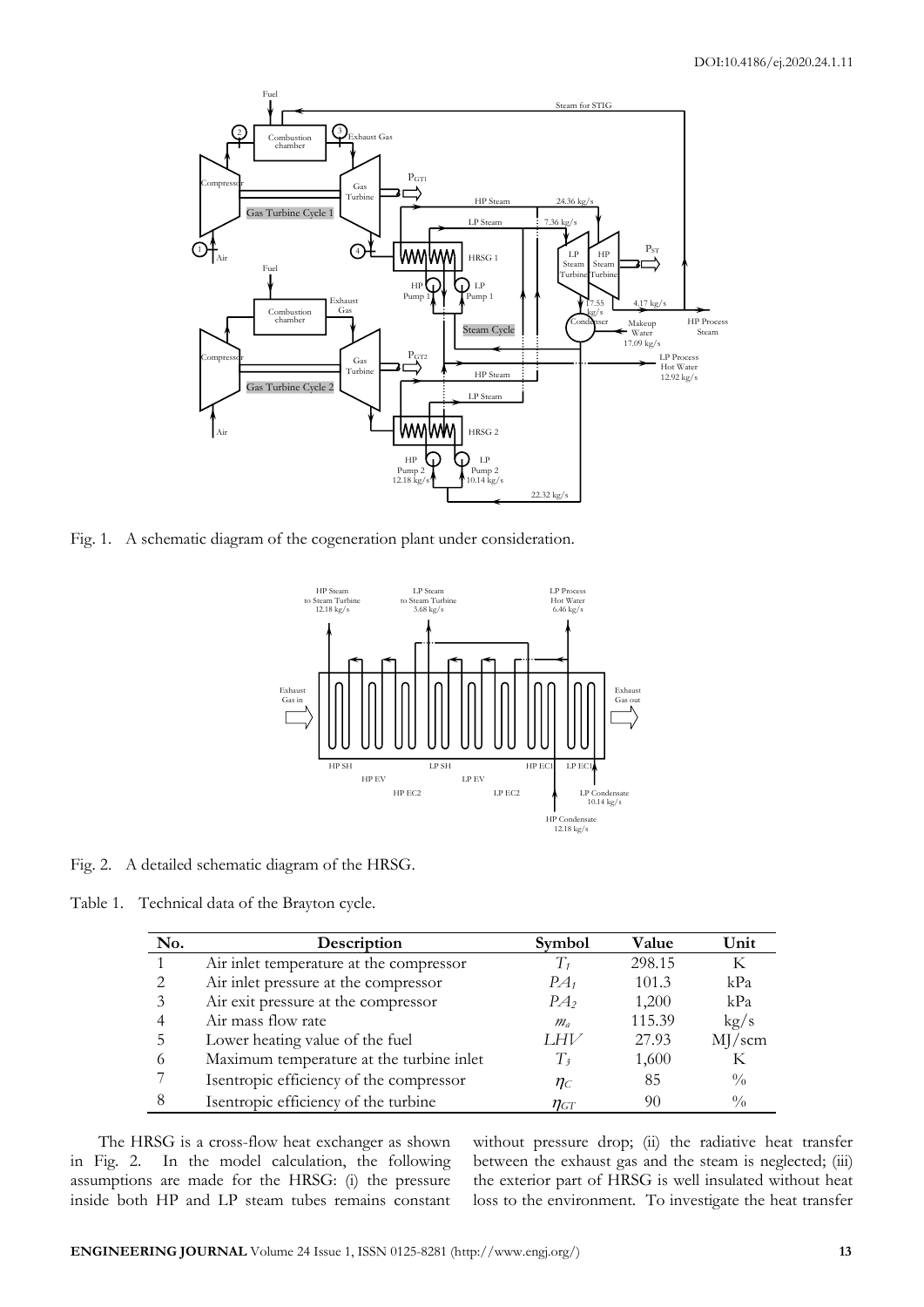characteristic of the HRSG, the overall heat transfer coefficient between the exhaust gas and the steam is determined. On the exhaust gas side, the heat transfer is enhanced by external-finned tubes. The overall surface efficiency can be determined from the fin geometry and fin configuration [14]. On the steam side, the Dittus-Boelter equation is employed to determine the singlephase heat transfer coefficient of steam [15]. For the two-phase heat transfer coefficient, the Chen correlation for the force convective boiling inside a tube is utilized as follows [16]:

$$
q'' = b_{TP}(T_w - T_{sat}) = (b_{SP} + b_{NB})(T_w - T_{sat})
$$
 (1)

The two-phase forced convective heat transfer coefficient, *hTP*, is decomposed into *hSP* and *hNB* or the single-phase convective heat transfer coefficient and the two-phase nucleate boiling heat transfer coefficient, respectively. The modified Dittus-Boelter equation is used to determine  $h_{SP}$ . On the other hand,  $h_{NB}$  is determined by the modified Forster-Zuber relation [17].

$$
h_{SP} = 0.023 \left(\frac{k_l}{D}\right) \text{Re}_l^{0.8} \ Pr_l^{0.4} \ CF \tag{2}
$$

$$
h_{NB} = 0.00122 \left( \frac{k_l^{0.79} c_{pl}^{0.45} \rho_l^{0.49}}{\sigma^{0.5} \mu_l^{0.29} h_{fg}^{0.24} \rho_v^{0.24}} \right) \times \left( T_w - T_{sat} \right)^{0.24} \left( P_{sat, Tw} - P_{sat} \right)^{0.75} S
$$
 (3)

The modified term in Eq. (2) is the convective boiling factor, *CF*, which can be determined as follows [18]:

$$
CF = 2.35 \left( \frac{1}{X_{tt}} + 0.213 \right)^{0.736}
$$
 (4)

 $X_t$  appearing in Eq. (4) is the Martinelli parameter, defined as the pressure drop ratio as follows [19]:

$$
X_{tt} = \left(\frac{1-x}{x}\right)^{0.9} \left(\frac{\rho_v}{\rho_l}\right)^{0.5} \left(\frac{\mu_l}{\mu_v}\right)^{0.1} \tag{5}
$$

The modified term in Eq. (3) is the suppression factor, *S*, which can be determined as follows:

$$
S = \frac{1}{1 + (2.53 \times 10^{-6} (\text{CF}^{1.25} \text{Re}_l)^{1.17})}
$$
(6)

It noted that the iterative method is required for the Chen correlation to obtain the heat transfer rate and the temperature difference between the saturation and tube surface temperatures [20]. The technical data for the HRSG including the geometry of the external-finned tubes are given in Table 2.

Table 2. Technical Data of the HRSG (per one gas turbine unit).

| No. | Description                                                   | Symbol      | Value | Unit  |
|-----|---------------------------------------------------------------|-------------|-------|-------|
| 1   | HP condensate mass flow rate entering and<br>leaving the HRSG | MHP,SG      | 12.18 | kg/s  |
| 2   | LP condensate mass flow rate entering the<br><b>HRSG</b>      | MLP, SGi    | 10.14 | kg/s  |
| 3   | LP process-hot-water mass flow rate                           | $m_{LP,bc}$ | 6.46  | kg/s  |
| 4   | LP steam mass flow rate leaving the HRSG                      | MLP,SGo     | 3.68  | kg/s  |
| 5   | HP steam pressure at the HRSG                                 | $PS_{HP}$   | 4,400 | kPa   |
| 6   | LP steam pressure at the HRSG                                 | $PS_{LP}$   | 400   | kPa   |
|     | Tube inner diameter for HP steam                              | $ID_{HP}$   | 26.4  | mm    |
| 8   | Tube outer diameter for HP steam                              | $OD_{HP}$   | 31.8  | mm    |
| 9   | Tube inner diameter for LP steam                              | $ID_{HP}$   | 26.4  | mm    |
| 10  | Tube outer diameter for LP steam                              | $OD_{HP}$   | 31.8  | mm    |
| 11  | Fin thickness                                                 | $t_{\rm F}$ | 1     | mm    |
| 12  | Fin length                                                    | $L_F$       | 12.7  | mm    |
| 13  | Number of fin per tube length                                 | $N_F$       | 250   | $m-1$ |
| 14  | Tube length for HP SH, HP EV, and HP EC2                      |             | 200   | m     |
| 15  | Tube length for HP EC1                                        |             | 85    | m     |
| 16  | Tube length for LP SH, LP EV, and LP EC2                      |             | 160   | m     |
| 17  | Tube length for LP EC1                                        |             | 60    | m     |

The Rankine cycle depicted in Fig. 1 requires two exit steams generated from both HRSGs. The mixing steam enters the HP steam turbine, at which the work is

extracted. Once the steam exits the HP steam turbine, some part of this steam will return back as steam for STIG to one of the gas turbines whereas the remaining is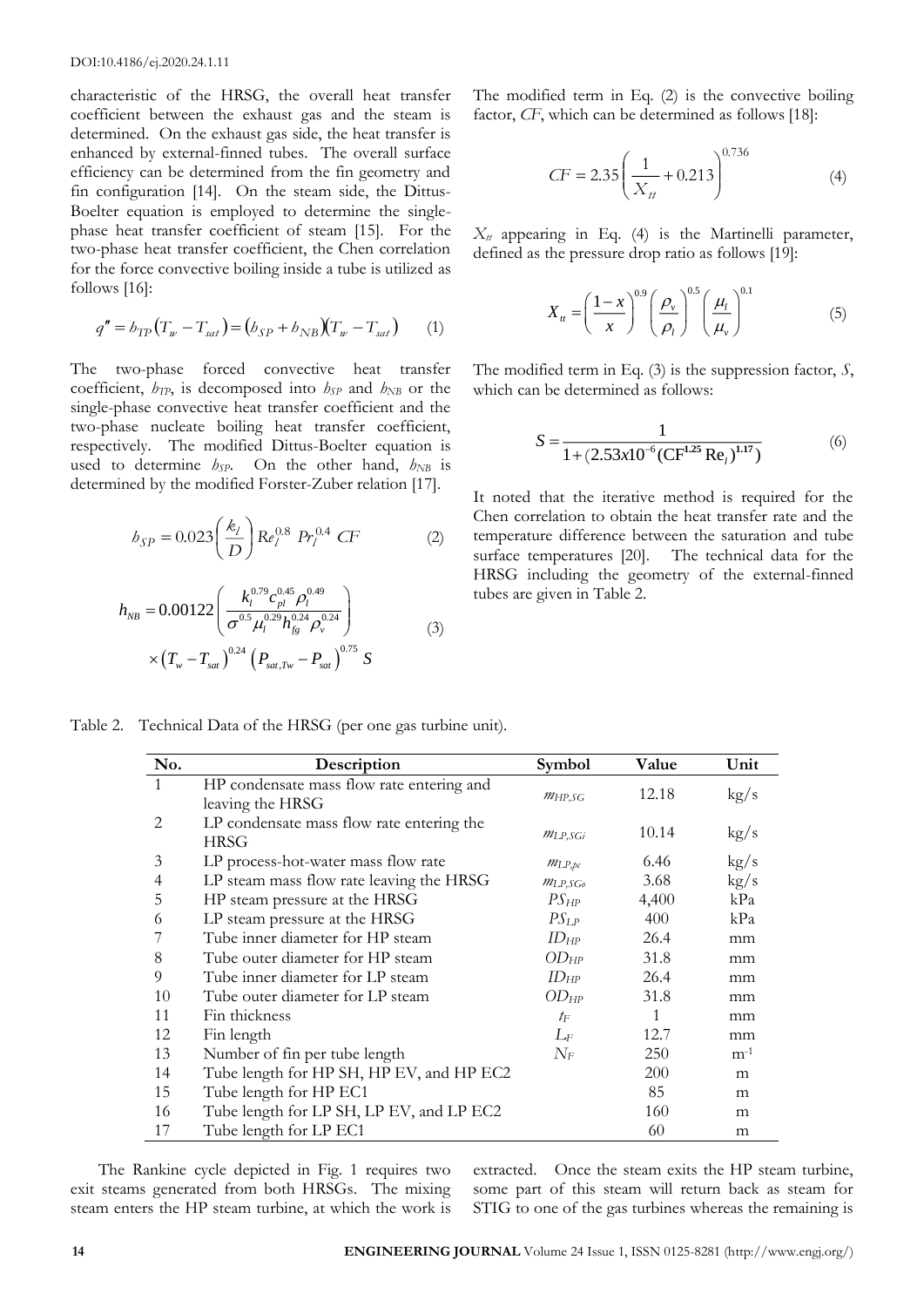used as the HP process steam. Two LP steams after leaving the HRSGs are mixed and sent to the LP steam turbine to extract the work. Thereafter, it will be condensed to condensate and return to the pump. In order to conserve the water/steam mass flow rate of the entire plant, the amount of the makeup water is equal to the summation of the mass flow rates of the HP process

steam and the LP process hot water. The condensate after leaving the condenser is assumed to be saturated. Thereafter, it is divided in half and pumped isentropically back to the HRSGs. The technical data used for the thermodynamic analysis of the Rankine cycle are present in Table 3.

Table 3. Technical data of the Rankine cycle.

| No. | Description                                                                        | Symbol                      | Value | Unit          |
|-----|------------------------------------------------------------------------------------|-----------------------------|-------|---------------|
|     | HP steam mass flow rate entering the turbine                                       | $m_{HP, TBi}$               | 24.36 | kg/s          |
|     | LP steam mass flow rate entering the turbine                                       | MLP.TBi                     | 7.36  | kg/s          |
| 3   | HP steam mass flow rate leaving the turbine<br>for HP process steam and STIG steam | $M_{\text{HP},\text{TB}_0}$ | 4.17  | kg/s          |
|     | LP steam mass flow rate leaving the turbine<br>back to the condenser               | MLP.TBo                     | 27.55 | kg/s          |
| 5   | HP steam turbine exit pressure                                                     | $PS_{HP, exit}$             | 1,200 | kPa           |
| 6   | <b>Condensing Pressure</b>                                                         | $PS_{LP, exit}$             | 8.65  | kPa           |
|     | Isentropic efficiency of the steam turbine                                         | $\eta_{ST}$                 | 85    | $\frac{0}{0}$ |

#### **3. Solution Procedure**

The parametric investigation of the extracted steam mass flow rate for STIG (*mSTIG*) from the HP steam turbine exit is conducted by varying from 0 to 2 kg/s with an increment of 0.25 kg/s. The amount of the HP process steam (*mHP,pc*) will decrease in order to maintain a constant HP steam mass flow rate leaving the steam turbine (*mHP,TBo*) of 4.17 kg/s, but the energy content, i.e., the enthalpy, of the HP steam at the turbine exit will change according to the state of exhaust gas leaving the gas turbine (state 4 in Fig. 1). This extracted steam is only used for the steam injection at the combustion chamber of the gas turbine cycle 1 whereas the gas turbine cycle 2 is operated without the STIG system. It is noted that, by varying *mSTIG* from 0 to 2 kg/s, it is corresponding to 0 to 48% steam extraction out of *mHP,TBo* of 4.17 kg/s. The solution procedure of the proposed model is depicted in Fig. 3.

When the solution converges, the energy transfer behaviors of the cogeneration plant are determined. These include the input energy rate from the fuel (*F*), the total electrical output power (*P*), and the output heat rate from steam (*Q*), which can be written in Eqs. (7-9).

$$
F = m_f \, LHV \tag{7}
$$

 $m_f$  is the fuel mass flow rate. *LHV* is the lower heating value of natural gas used for both gas turbines.

$$
P = P_{GT} + P_{ST} = P_{GT1} + P_{GT2} + P_{ST}
$$
 (8)

*PGT1* and *PGT2* are the electrical output power of the gas turbine cycles 1 and 2, respectively. These two combined become *PGT*. On the other hand, *PST* is the electrical output power of the steam cycle. *PGT1*, *PGT2*, and *PST* are

calculated using the first law of thermodynamics on each device.

$$
Q = m_{HP,pc} \left( i_{HP,pc} - i_0 \right) + m_{LP,pc} \left( i_{LP,pc} - i_0 \right) \tag{9}
$$

 $m_{HP,pc}$  and  $m_{LP,pc}$  are the HP process steam and LP process hot water mass flow rates respectively, which are sent out of the cogeneration plant to the customers in Fig. 1. *iHP,pc* and *iLP,pc* are the enthalpy of HP and LP steam exiting the steam turbine respectively. Then, *Q* is calculated based on the reference enthalpy of water  $(i_0)$  at 27<sup>o</sup>C, 1 atm. After *F*, *P* and *Q* are obtained, the primary energy saving (*PES*) can be determined as follows [21]:

$$
PES = 1 - \frac{1}{\frac{Eff_P}{Eff_{P,ref}} + \frac{Eff_Q}{Eff_{Q,ref}}}
$$
(10)

*EffP* and *EffQ* appearing in Eq. (10) is the cogeneration electrical efficiency and the cogeneration heat efficiency, respectively. Both can be written as

$$
EffP = \frac{P}{F}
$$
 (11)

$$
Eff_Q = \frac{Q}{F} \tag{12}
$$

*EffP,ref* and *EffQ,ref* appearing in Eq. (10) is the reference electrical efficiency of 45.28% and the reference heat efficiency of 85%, respectively [7].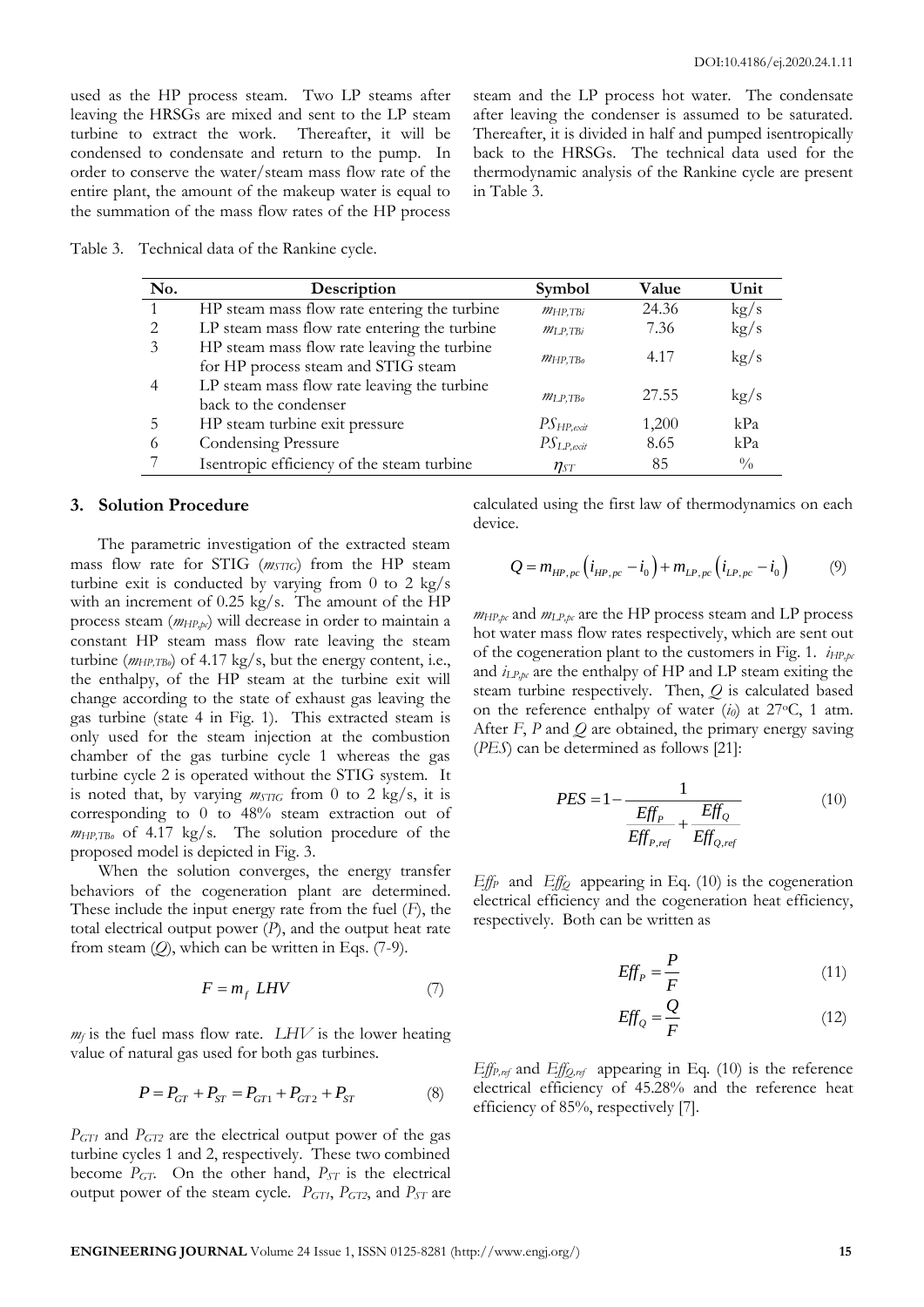

Fig. 3. The flowchart of the solution procedure.

#### **4. Results and Discussion**

Based on the presented model, the variation of the input energy rate from the fuel (*F*) with the steam mass flow rate for STIG (*mSTIG*) is depicted in Fig. 4. It can be seen that the amount of *F* increases with increasing of *m* $STIG$ . Since the temperature exiting the gas turbine  $(T_3)$ is fixed at 1,600 K, the input energy rate required at the combustion chamber at the gas turbine cycle 1 is proportional to the total mass flow rate through this combustion chamber itself. As a result of additional injected steam which does not involve in the combustion process, the value of *F* will be higher. Over the range of STIG steam mass flow rate from 0 to 2 kg/s, *F* is increased by 3.86 MW or 2.00%.

Figure 5 illustrates the variation of the electrical output power from the gas turbines  $(P<sub>GT</sub>)$  with the steam mass flow rate for STIG. It can be seen that as *mSTIG* increases from 0 to 2 kg/s, *PGT* is slightly increased by 1.37 MW or 1.92%. The addition STIG mass flow leads to a higher amount of the total mass flow through the gas turbine. Because the power required by the compressor does not change due to the constant air mass flow rate and the constant pressure ratio across the compressor, the net electrical power delivered by the gas turbine increases.

The variation of the electrical output power from the steam turbine  $(P_{ST})$  with the steam mass flow rate for STIG is depicted in Fig. 6. *P<sub>ST</sub>* is slightly increased by 1.65 MW or 6.70% over the range of  $m_{STIG}$  from 0 to 2 kg/s. The mass flow of the exhaust gas entering the HRSG will increase due to the additional STIG steam mass flow. The amount of heat transferred from the exhaust gas to both HP and LP steam at HRSG increases. The temperature and the enthalpy of the steam entering the steam turbine will be higher. As a result, the electrical output power extracted from the steam turbine will increase as well.

Figure 7 depicts the variation of the total electrical output power (*P*) with the steam mass flow rate for STIG. Since *P* is a combination of *PGT* and *PST*, it is increased by 3.02 MW or 3.15% with increasing *mSTIG* from 0 to 2 kg/s. With this effect, the STIG system is generally used for a stand-alone combined cycle where the heat from the exhaust gas is considered a waste energy. In a certain situation, the STIG system is used for a sprint mode where an extra output electrical power is required.

The variation of the output heat rate from steam (*Q*) with the steam mass flow rate for STIG is depicted in Fig. 8. As *mSTIG* increases from 0 to 2 kg/s, *Q* is decreased by 5.71 MW or 34.9%. According to Eq. 9, the major contribution of *Q* is the HP process steam with higher enthalpy than the LP process hot water. In case of no *mSTIG*, the portion of *Q* from the HP steam is 11.8 MW out of the total  $Q$  of 16.3 MW. In case of  $m_{STIG}$  of 2 kg/s, mass flow rate for the HP process steam (*mHP,pc*) is reduced to 2.17 kg/s compared with that of 4.17 kg/s without *mSTIG.* Therefore, the portion of *Q* from the HP steam is decreased to 6.3 MW out of the total *Q* of 10.6 MW. The reduction of this is mainly from the use of steam for STIG system.

Figure 9 illustrates the variation of the cogeneration electrical efficiency (*EffP*) with the steam mass flow rate for STIG. According to Eq. 11 and the trends of *F* and *P* shown in Figs. 4 and 7, it is noticed that the increase of *P* over the range of *mSTIG* is higher than that of *F*. As a result, the value of *Eff<sup>P</sup>* is slightly increased from 49.9% to 50.4%. This result indicates that the STIG system will enhance the thermal efficiency of the combined cycle if the generated steam from the waste exhaust gas is used to produce electricity only.

The variation of the cogeneration heat efficiency (*EffQ*) with the steam mass flow rate for STIG is depicted in Fig. 10. As we can see in Figs. 4 and 8, the trends of *F* and *Q* are in the opposite direction. Thus, the ratio of *Q* to  $F$ , i.e.,  $E_{f\sharp Q}$  will highly decrease from 8.5% to 5.4%. By combining the effect of *Eff<sup>P</sup>* shown in Fig. 9, it is indicated that for the cogeneration plant, the STIG system trades the benefit of the higher electrical efficiency with the lower heat efficiency.

Figure 11 depicts the variation of the primary energy saving (*PES*) with the steam mass flow rate for STIG. As mentioned earlier, the value of *PES* represents the saving energy provided by the cogeneration plant compared to the energy provided by an individual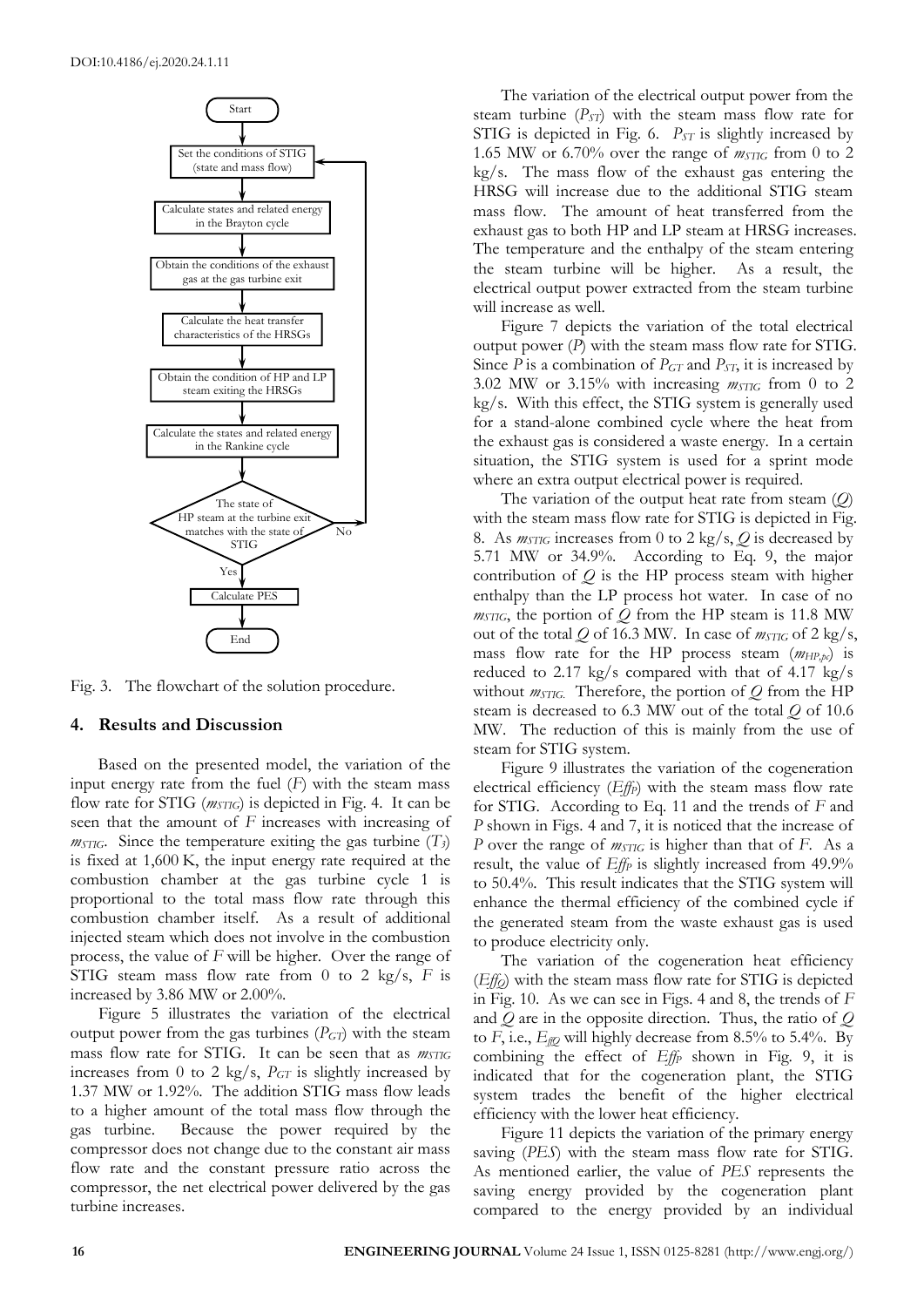electrical power plant and individual process heating plant. Since the trends of *Eff<sup>P</sup>* and *Eff<sup>Q</sup>* are in an opposite direction with the change of *mSTIG*, the value of *PES* presents the overall effect of *mSTIG* on the performance of the cogeneration plant. From Fig. 11, the effect of the change of *Eff<sup>P</sup>* is offset by that of *EffQ*, leading to the reduction of *PES*. It is increased from 16.6% to 14.9% with increasing  $m_{\text{STIG}}$  from 0 to 2 kg/s.

In practice, it is recommended to utilize the STIG system when more electrical load is required with the partial thermal load simultaneously. Based on the power purchase agreement [7], the value of *PES* should be maintained above 10% to achieve the maximum feed-in tariff. As a result, the implementation of the STIG system should be carefully employed to keep *PES* above 10%.



Fig. 4. Variation of the input energy rate from the fuel with the steam mass flow rate for STIG.



Fig. 5. Variation of the electrical output power from the gas turbines with the steam mass flow rate for STIG.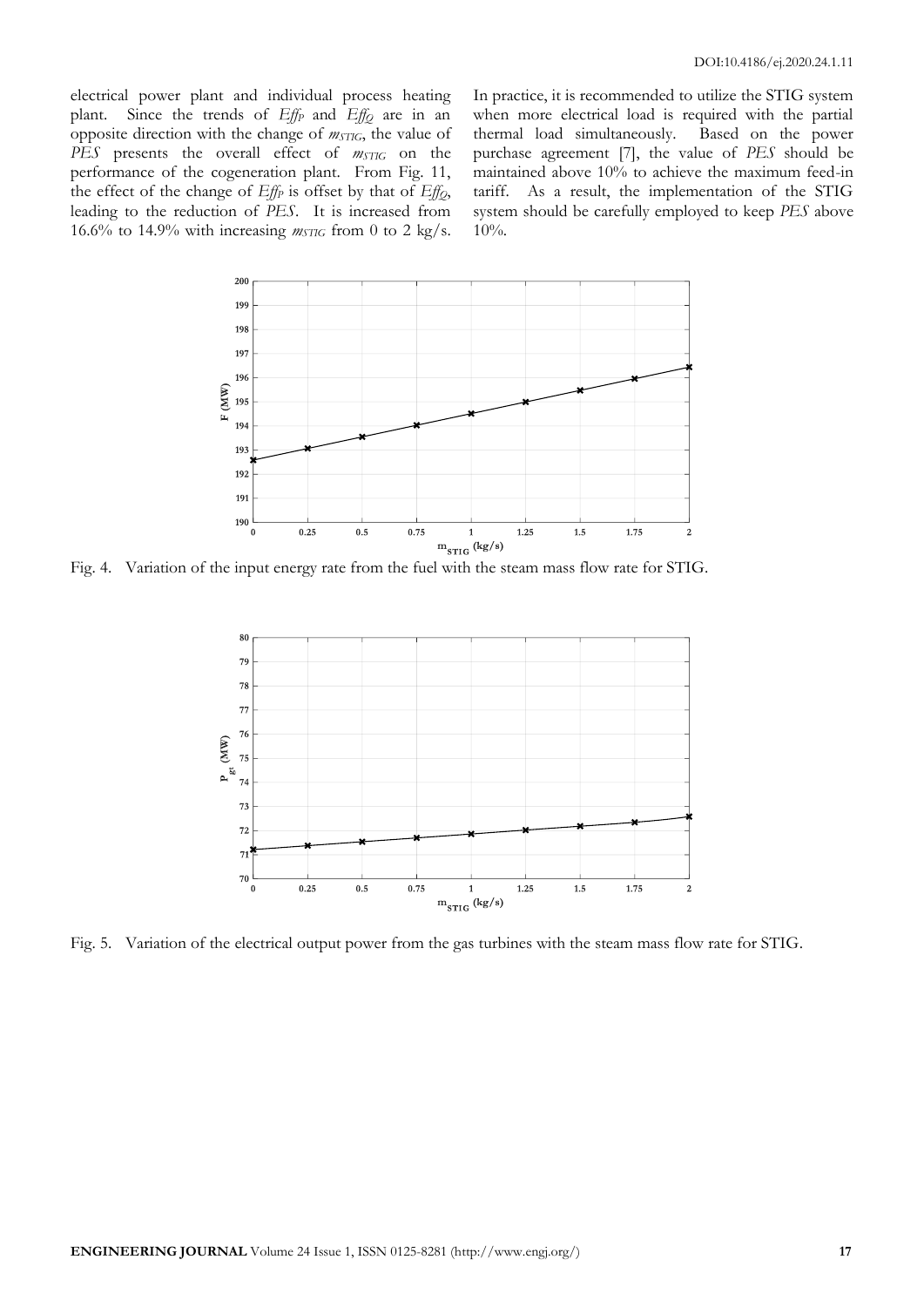

Fig. 6. Variation of the electrical output power from the steam turbine with the steam mass flow rate for STIG.



Fig. 7. Variation of the total electrical output power with the steam mass flow rate for STIG.



Fig. 8. Variation of the output heat rate from steam with the steam mass flow rate for STIG.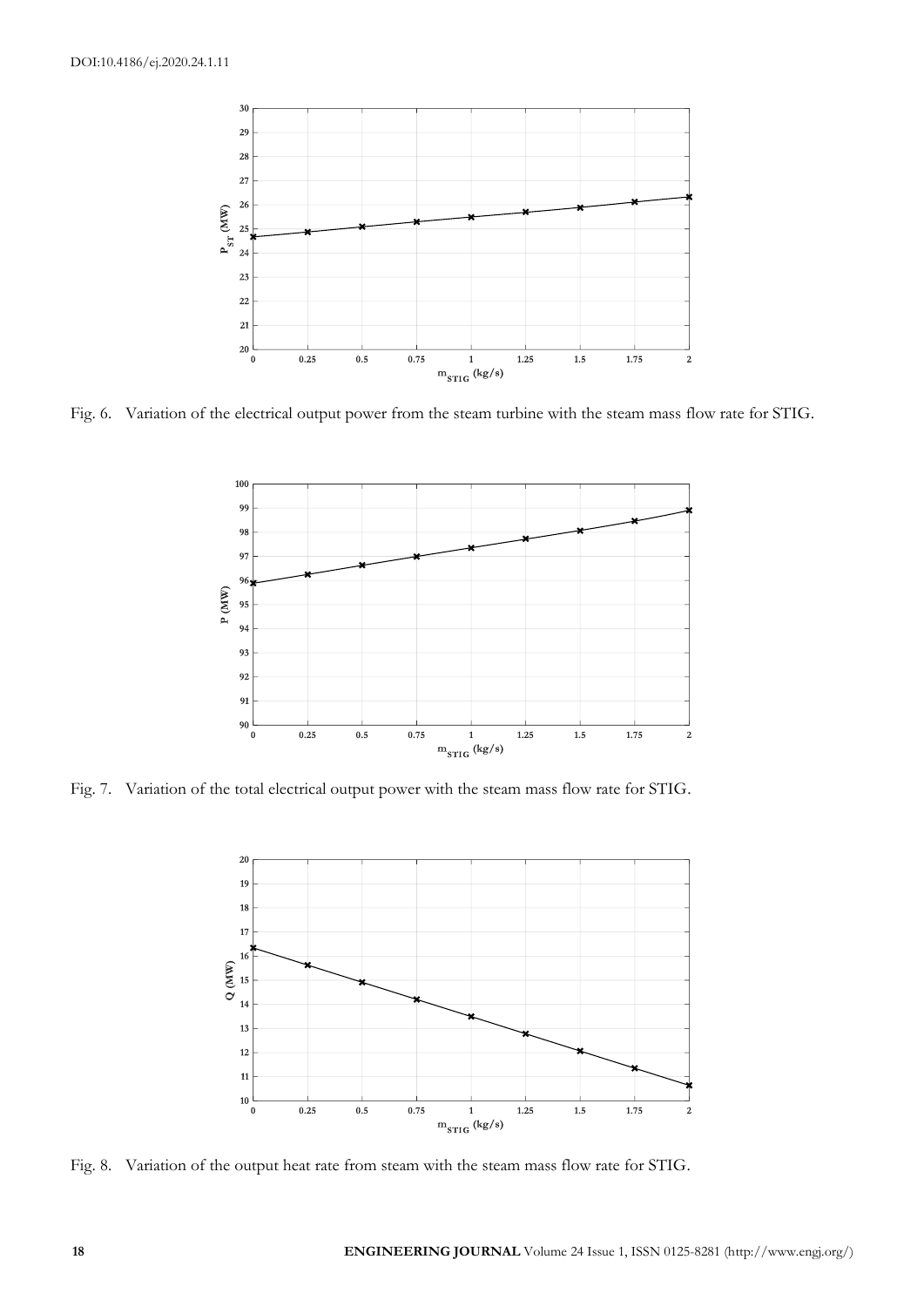

Fig. 9. Variation of the cogeneration electrical efficiency with the steam mass flow rate for STIG.



Fig. 10. Variation of the cogeneration heat efficiency with the steam mass flow rate for STIG.



Fig. 11. Variation of the primary energy saving with the steam mass flow rate for STIG.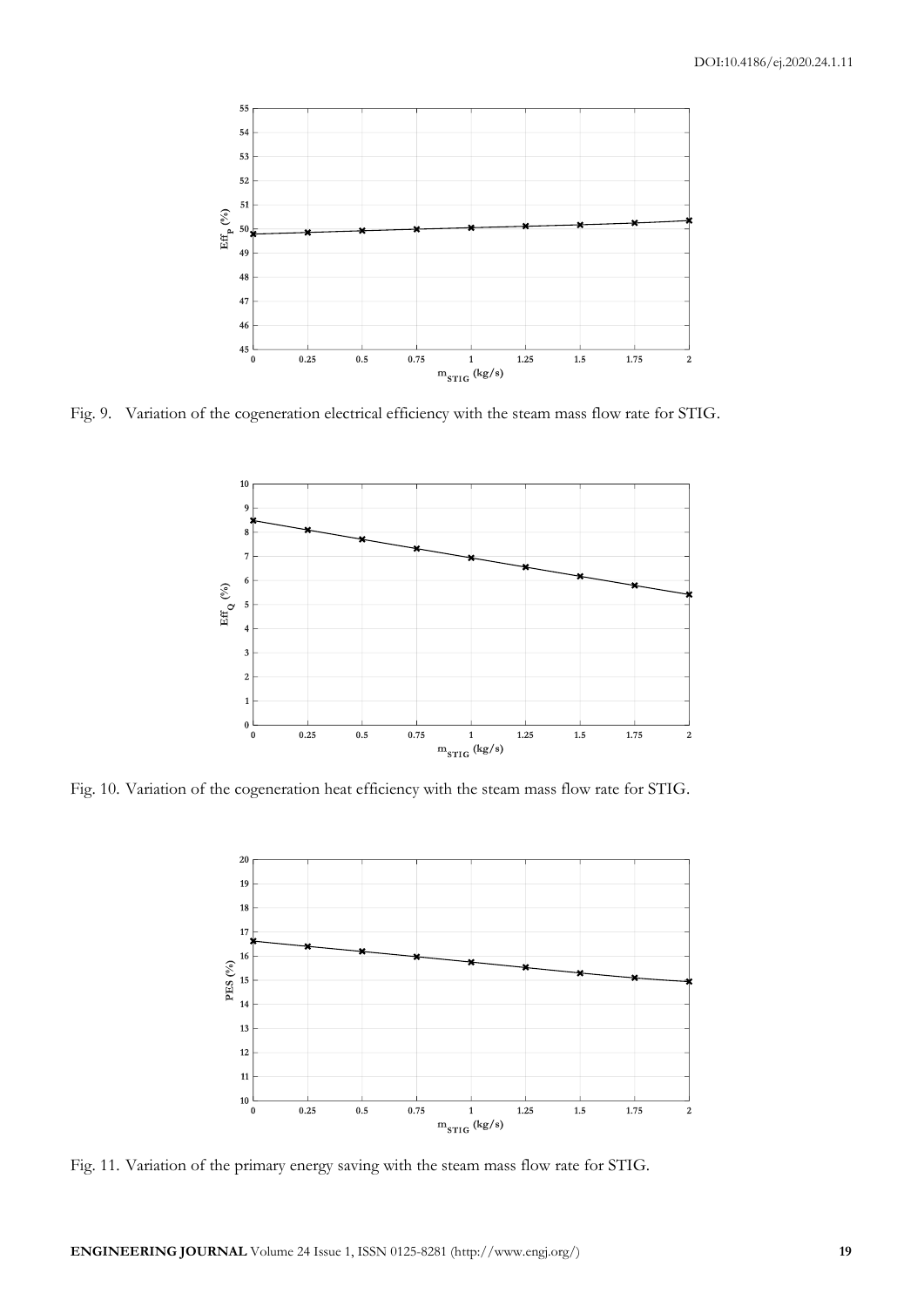## **5. Conclusions**

A parametric investigation of the steam mass flow rate for STIG on the PES of the cogeneration plant is performed in this present study. The thermodynamic model of both gas turbine cycles and a steam-turbine cycle, together with the heat transfer model of HRSG, is developed. The effects of the steam mass flow rate for STIG varied from 0 to 2 kg/s on the energy transfer behaviors of the cogeneration are presented. The results indicate that the input energy rate from the fuel and the total electrical output power from the cogeneration plant are increased with increasing steam mass flow rate for STIG. The total electrical output power is increased at a higher portion than the input energy rate from the fuel, leading to an increase of the cogeneration electrical efficiency from 49.9% to 50.4%. On the other hand, the output heat rate from the steam is decreased with increasing steam mass flow rate for STIG, leading to a decrease of the cogeneration heat efficiency from 8.5% to 5.4%. The primary energy saving of the cogeneration plant decreases from 16.6% to 14.9%. Because the value of PES is higher than 10%, the implementation of the STIG system within this range is still applicable for a sprint mode in case of the need for additional electrical power and the reduction of heating demand.

## **References**

- [1] Ministry of Energy, Thailand, Energy Policy and Planning Office, "Thailand power development plan 2015-2036," pp. 2-4, 2015.
- [2] D. Gvozdenac, C. Menke, P. Vallikul, J. Petrovic, B. Gvozdenac, "Assessment of potential for natural gas-based cogeneration in Thailand," *Energy*, vol. 34, pp. 465–475, 2007.
- [3] W. Somcharoenwattana, C. Menke, D. Kamolpusb, and D. Gvozdenac, "Study of operational parameters improvement of natural-gas cogeneration plant in public buildings in Thailand," *Energy and Buildings*, vol. 43, pp. 925–934, 2011.
- [4] K. Manusilpa and D. Banjerdpongchaib, "Analysis of multi-objective optimal dispatch of cogeneration with thermal energy storage for building energy management system," *Engineering Journal*, vol. 21, no. 5, pp. 67-79, 2011.
- [5] Eurostat. (n.d.). *Combined Heat and Power (CHP) Generation* [Online]. Available: http://ec.europa.eu/ eurostat/documents/38154/42195/Final\_CHP\_re porting\_instructions\_reference\_year\_2016\_onwards \_30052017.pdf/f114b673-aef3-499b-bf38 f58998b40fe6 [Accessed: 10 July 2018]
- [6] C. A. Frangopoulos, "A method to determine the power to heat ratio, the cogenerated electricity and the primary energy savings of cogeneration systems after the European Directive," *Energy*, vol. 45, no. 1, pp. 52-61, 2012.
- [7] Electricity Generating Authority of Thailand. (2007). *Power Purchase Agreement for Small Power Producer*

*(Cogeneration)* [Online]. Available: http://www.ppa.egat.co.th/sppx/images/SPP\_Doc ument/Regulation/Firm Cogen/Reg\_FirmCogen\_53(54).pdf [Accessed: 10 July 2018]

- [8] Y. S. H. Najjar, "Gas turbine cogeneration systems: A review of some novel cycles," *Applied Thermal Engineering*, vol. 20, pp. 179-197, 2000.
- [9] O. Boland and J. F. Stadaas, "Comparative evaluation of combined cycles and gas turbine systems with water injection, steam injection and recuperation," in *The International Gas Turbine and Aeroengine Congress and Exposition*, Cincinnati, Ohio, May 24-27, 1993, paper no. 93-GT-57.
- [10] T. Korakianitis, J. Grantstrom, P. Wassingbo, and A. F. Massardo, "Parametric performance of combined-cogeneration power plants with various power and efficiency enhancements," *Journal of Engineering for Gas Turbines and Power*, vol. 127, no. 1, pp. 65-71, 2005.
- [11] E. Macchi and A. Poggio, "A cogeneration plant based on a steam injection gas turbine with recovery of the water injected: Design criteria and initial operating experience," in *The International Gas Turbine and Aeroengine Congress and Exposition*, The Hague, Netherlands, June 13–16, 1994, paper no. 94-GT-017.
- [12] M. G. Soufi, T. Fujii, and K. Sugimoto, "A modern injected steam gas turbine cogeneration system based on exergy concept," *International Journal of Energy Research*, vol. 28, no. 13, pp. 1127-1144, 2004.
- [13] KTH Royal Institute of Technology. (n.d.). *Steam Injection Gas Turbine* [Online]. Available: http://www.energy.kth.se/compedu/webcompedu /WebHelp/media%5CPrint%5Cs1b5c1\_A4.pdf [Accessed: 12 July 2018]
- [14] F. P. Incropera, D. P. DeWitt, T. L. Bergman, and A. S. Lavine, "One-dimensional, steady-state conduction," in *Fundamentals of Heat and Mass Transfer*, 6th ed. Singapore: John Wiley & Sons, 2007, ch. 3, sec. 3-6, pp. 147-155.
- [15] Y. Cengel, "Internal forced convection," in *Heat and Mass Transfer: A Practical Approach*, 3rd ed. Singapore: McGraw Hill, 2006, ch. 8, sec. 8-6, pp. 473-474.
- [16] J. C. Chen, "Correlation for boiling heat transfer to saturated fluids in convective flow," Industrial & *Engineering Chemistry Process Design and Development*, vol 5, no. 3, pp. 322-329, 1966.
- [17] H. K. Forster and N. Zuber, "Dynamics of vapor bubbles and boiling heat transfer," *AIChE Journal*, vol. 1, no. 4, pp. 531-535, 1955.
- [18] M. M. Mahmoud and T. G. Karayiannis, "Heat transfer correlation for flow boiling in small to micro tubes," *International Journal of Heat and Mass Transfer*, vol. 66, pp. 553-574, 2013.
- [19] J. G. Collierand J. R. Thome, "Saturated boiling heat transfer," in *Convective Boiling and Condensation*. UK: Oxford University Press, 1996, ch. 7, sec. 7.3, pp. 253.